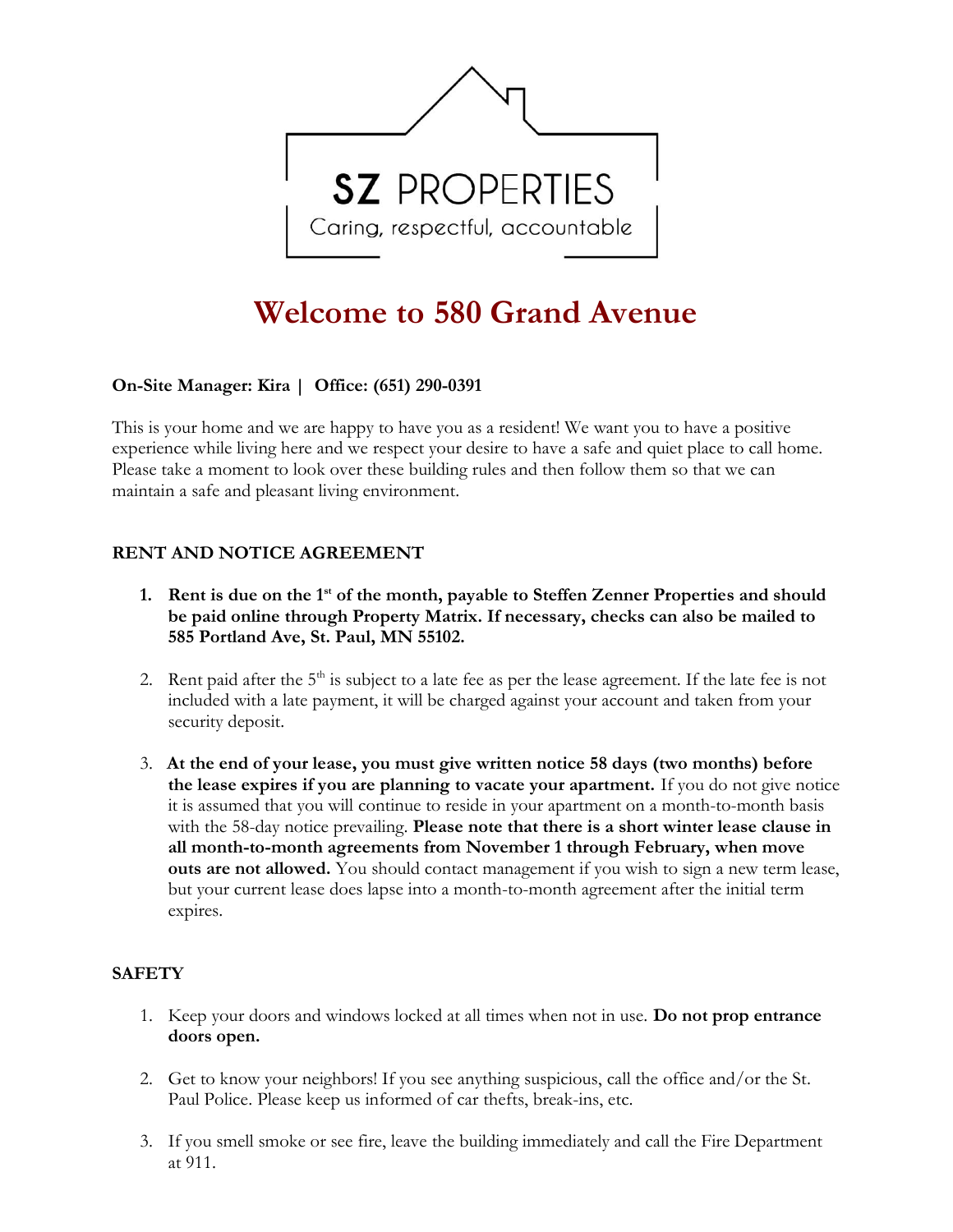- 4. The CO/smoke detector in your apartment is battery operated and is located in the hallway outside the large bedroom. You should never tamper with your smoke detector as it is against the law. You should test the smoke detector at least once a month by pressing the test button to make certain that it sounds the alarm. If it does not work properly, report the problem at once to your building manager or the office. You are expected to be able to replace the battery to the detector when it starts to emit a short beep as this is a signal that the battery is failing. If you have any trouble with the detector or cannot change the battery, contact your building manager or the office.
- 5. Fire extinguishers are located on each level in the common hallways.

#### GENERAL RULES

- 1. Quiet hours are especially after 9:00 PM and before 9:00 AM. All residents deserve peace and quiet at all hours of the day and night, so please get to know your neighbors and be mindful to not offend anyone.
- 2. Keep windows closed when it rains and storm windows closed in winter. Contact your building manager or the office if storms/screens are missing or broken.
- 3. Use small nails or screws when hanging objects on the walls. Please refrain from using tape or sticky substances to hang objects.
- 4. No items should be stored or left in entryways or hallways. Bikes should be stored appropriately and must be tagged with your apartment number and name; unidentified bikes will be removed and donated to charity.
- 5. Please report burned out light bulbs in common areas to the building manager or office.
- 6. Please report any clean up necessary in common areas or laundry rooms to your building manager or the office. Keep in mind that hallways are cleaned once or twice weekly and checked daily for the most part. If you make a mess, clean it up yourself. Please don't leave trash or junk mail in the hallways. Pick up your newspaper everyday if you are receiving one; unclaimed newspapers are discarded the next day.
- 7. In general, you must keep your apartment clean and in safe condition.
- 8. Keep in mind that your apartment has been freshly painted. Walls in the kitchen and bathroom are washable. If you would like to repaint your apartment, contact the office before doing so. Charges may be assessed to you for returning the apartment to its original colors upon vacating the apartment.
- 9. We are a smoke-free building and residents must go outside TO THE BACK OF THE BUILDING at least 20 feet from the building to smoke any tobacco products: smoking is not allowed in any apartments or common areas of the building. Please dispose of cigarette butts outside properly in the cigarette butt container provided; do not throw cigarette butts on the ground.
- 10. Pets are allowed on a lease to lease basis only. If your lease does not allow pets, you must get written permission from the management before you get a pet in your apartment or you will lose your security deposit. If you are a dog owner, dogs must be on a leash at all times while going in and out of the building. Dogs must be walked in the neighborhood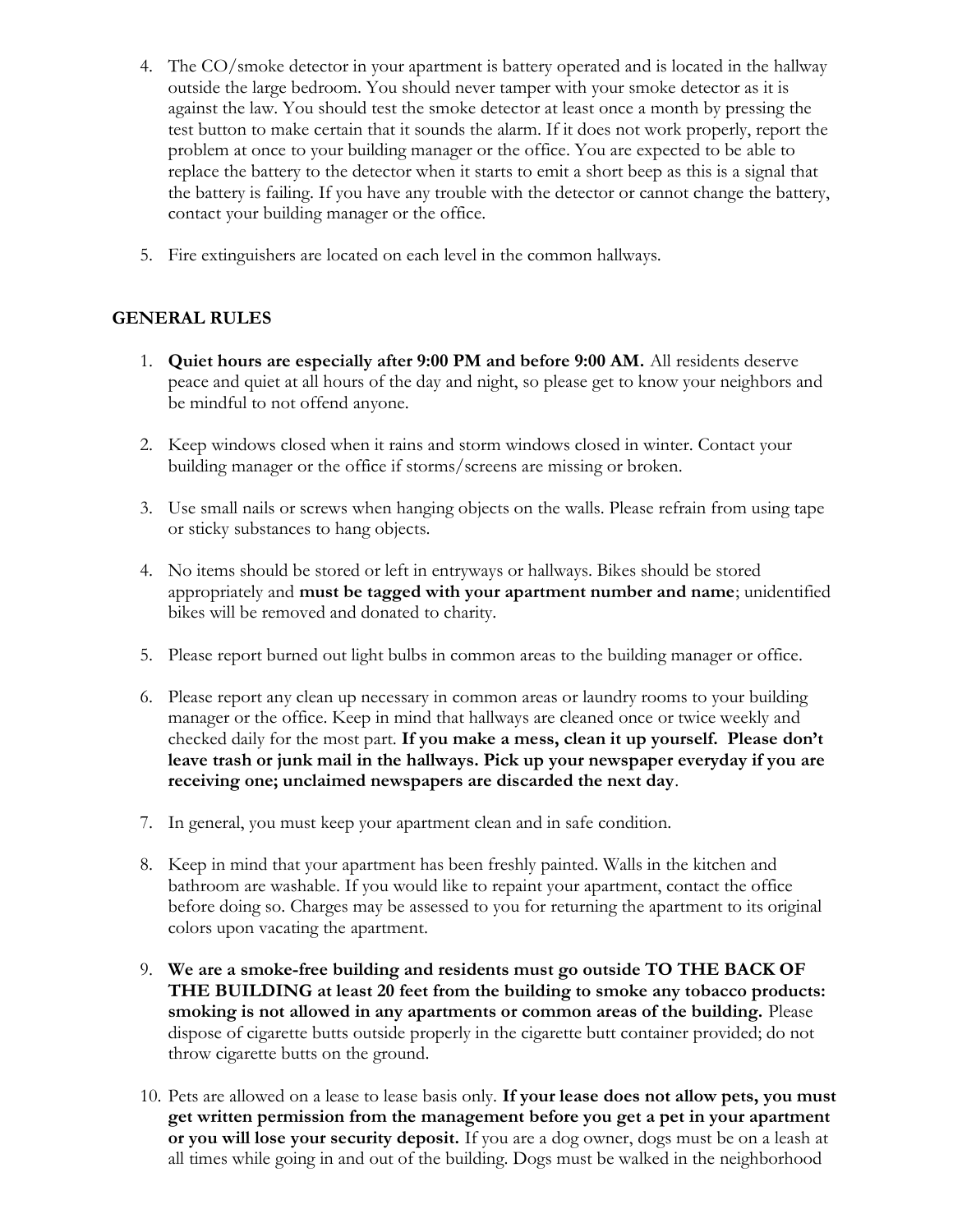and not be allowed to use our yard only for daily excrements. You must clean up after immediately after your dog on our property and in the neighborhood; it's the law in St. Paul.

11. We do not allow satellite dishes at any properties. Please use Comcast as your cable provider and contact the office with any installation questions.

## **GUESTS**

- 1. You are responsible for your guests' behavior in and around the building.
- 2. Your lease specifies who can live in your apartment. Extra people may be charged \$45 each per month. Any guest that stays longer than 2 weeks is subject to this charge unless prior arrangements have been made with management.

#### PARKING

- 1. Parking is assigned and residents pay a monthly rental fee per spot. If you are interested in renting a space, contact your building manager or the office. If you are renting a spot, you must display your parking pass in your car at all times. Please only park in your spot.
- 2. If you are parking in the lot, follow the rules and notices to facilitate snow removal in winter.
- 3. If you choose to park on the street, please pay attention to the snow emergency regulations in the winter. You can call 651-266-7569 for the latest emergency announcements or visit www.stpaul.gov/snow for announcements, notification options, and parking guidelines.

## TRASH & RECYCLING

- 1. Recycling is mandatory in the building to reduce waste in the dumpsters and landfills. Steffen Zenner Properties encourages a zero-waste philosophy and understands recycling is a key component. A recycling brochure was provided with your Apartment Condition Form & Community Member Agreement. Online resources for recycling include www.stpaul.gov/recycle (see "Recycling Information" section for Accepted Materials, Organics Recycling, Hazardous Waste, and Electronics) and www.ramseyrecycles.com.
- 2. Place all recyclables in proper carts next to the dumpsters and **flatten all cardboard boxes.** Follow the recycling brochure carefully to only put acceptable items in the recycling carts.
- 3. No plastic bags can be placed in the recycling carts. If you are collecting items in a plastic bag, empty contents into the recycling cart and put the bag in the trash. Steffen Zenner Properties and the City of St. Paul, however, encourage residents to decrease their use of plastic bags. Keep reusable bags in the car and use them when grocery shopping instead of plastic bags. While plastic bags are not accepted in recycling bins at the property, plastic bags can be taken to most retail stores for drop-off recycling. Find your closest dropoff location by visiting www.plasticfilmrecycling.org.
- 4. Another way to reduce waste in the dumpsters and landfills is by composting organic material. St. Paul residents can collect organics in their home and take it to a drop-off site. To learn what materials are accepted and where the drop-off sites are located, visit www.stpaul.gov/recycle and click "Organics Recycling."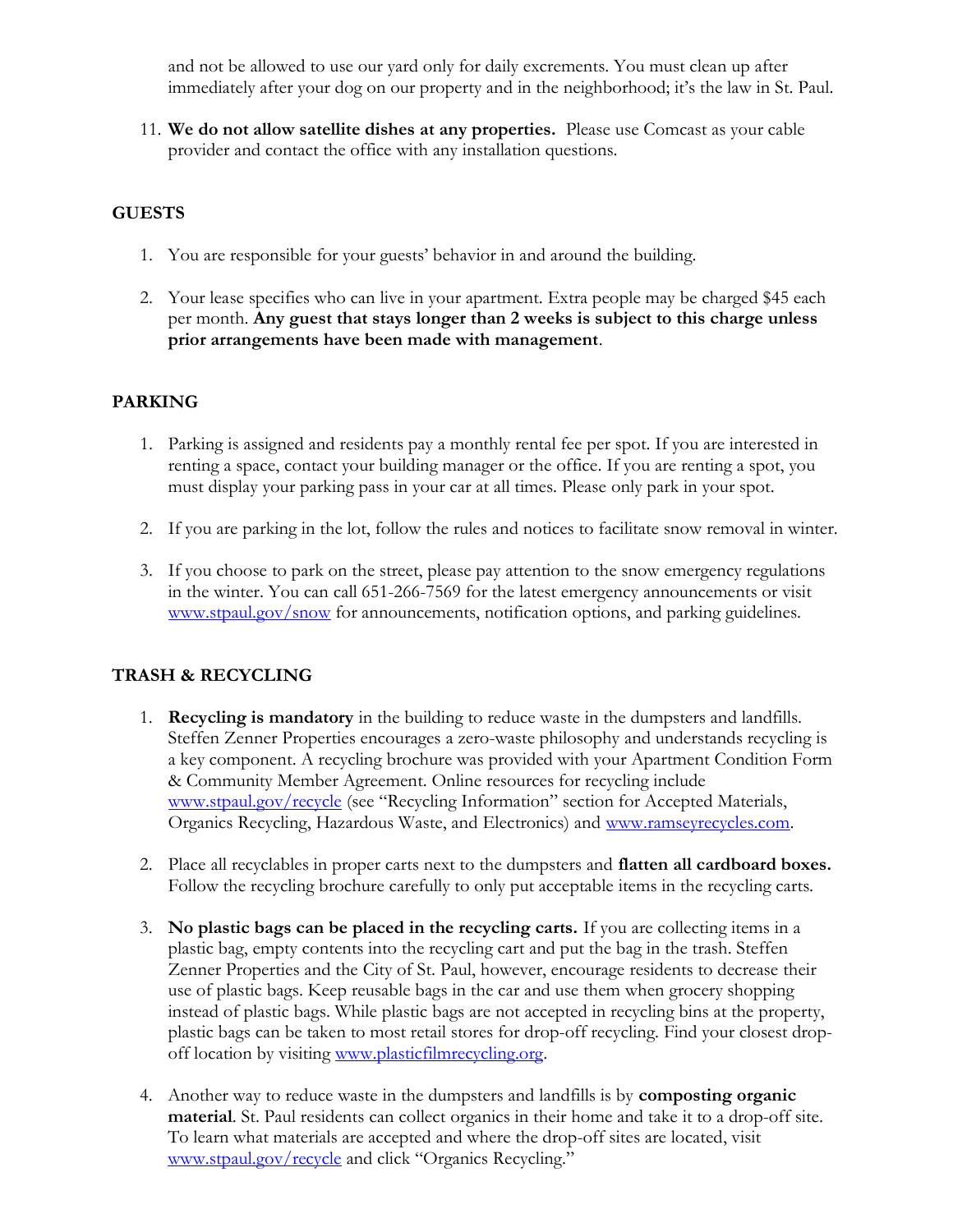- 5. Garbage should be placed IN THE GARBAGE DUMPSTER NOT NEXT TO IT and put in sealed bags. Garbage should never be left outside apartment doors, but should instead be taken to the dumpster immediately.
- 6. Please try to recycle old furniture, household goods and clothing to Catholic Charities (651- 222-1787), the Epilepsy Foundation (651-646-8675), or Goodwill (651-379-5800). You can also utilize The Salvation Army at 572 University Avenue, St. Paul (651-789-0099) – note that the Salvation Army on University Avenue has a great drop-off site, including evening and weekend drop offs and takes everything! Don't throw items away if someone else can use them – better for others and always better for the environment.

If you cannot donate your large items, you can place them by the dumpster and our trash haulers will take them, but there is a charge. Contact the office before you place anything out for disposal – disposal fees are usually \$50 per item.

- 7. ABSOLUTELY NO DISPOSAL OF ELECTRONICS televisions, computers, small appliances, etc. Disposal of electronics is not available nor allowed on site. You must take your unwanted electronics to Best Buy or Plaza TV for proper disposal. You can find other options online by going to www.stpaul.gov/recycle, click "Recycling Information," and then click "Electronics." If you leave electronics on site, the fee is \$100 per item and that fee will come from your deposit.
- 8. Improper disposal of trash and recycling is subject to a \$50 fee from management.

#### PLUMBING

- 1. If you have dripping faucets or a running toilet, call the office at once.
- 2. If you have a water leak, use the shut-off valves located behind the toilet or under the sink for the tub or sink to turn off the water while waiting for assistance.
- 3. Water flowing outside of the tub can damage the apartment below you as well as your walls. Please bring any overflows or deterioration to our attention right away! Use shower curtains properly to keep the water flowing into the tub drain.
- 4. Don't flush anything except tissue and natural body waste down the toilet: absolutely no tampons, other sanitary products or diapers! These will clog the sewer lines. If your toilet is clogged, try using a plunger before you call for maintenance.
- 5. Be mindful of what goes down the kitchen and bathroom sinks. No grease in the kitchen drains. Try to minimize hair down the tub and sink drains with strainers and by discarding excess hair in the trash.

## GENERAL MAINTENANCE

1. If you have repairs that need attention, please submit them via your online tenant portal, Property Matrix at www.propertymatrix.com. Once you log into your tenant portal, click on the 'Maintenance' tab on the top banner of the page and submit your request. If you do not have access to a computer, please call the office to verbally submit your request. If you have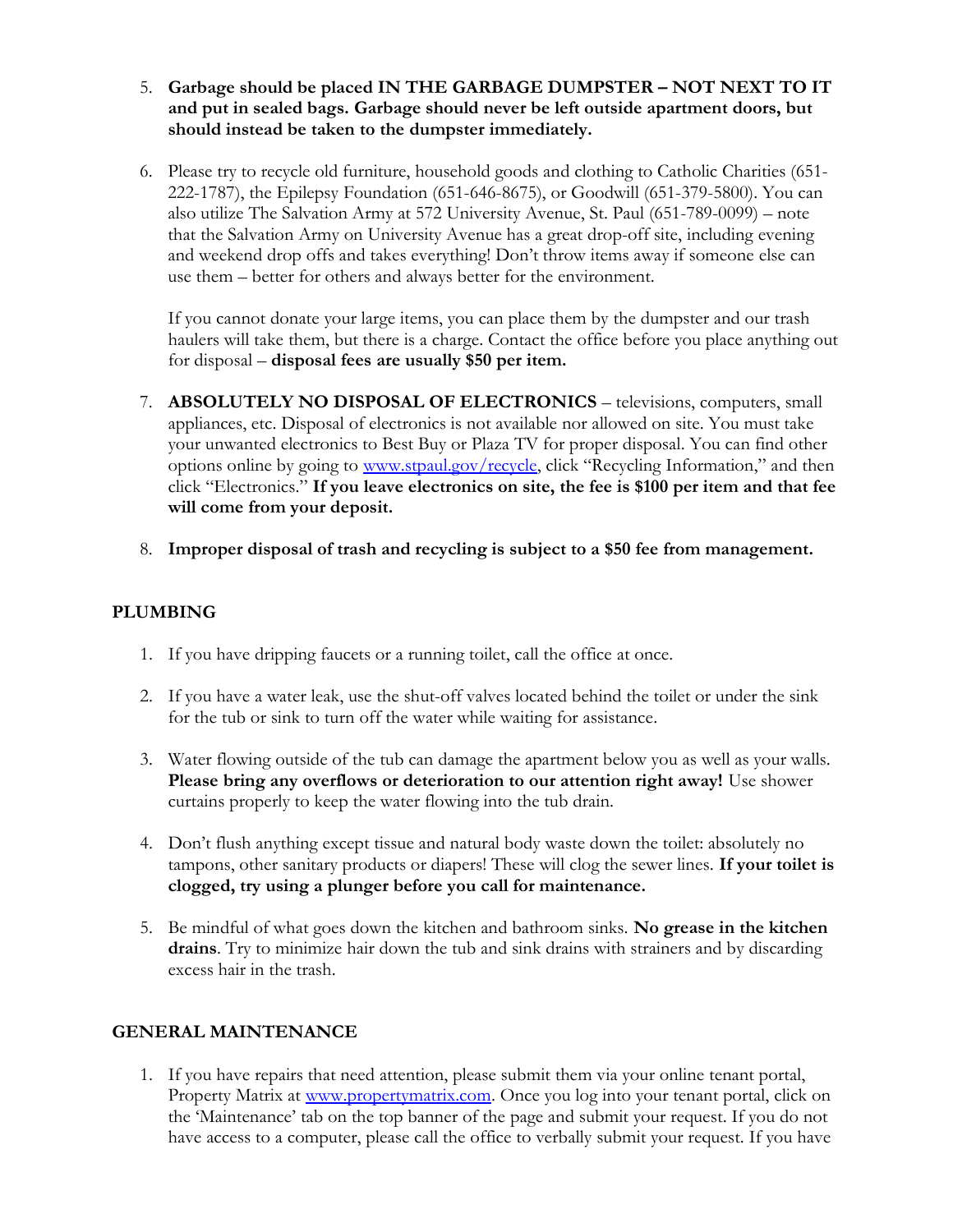an after-hours emergency, contact your onsite building manager, the office and Chad at (651) 208-8964.

- 2. Depending on the urgency and nature of the repair, we will fix the problem ourselves or contact a maintenance technician. Most items will be repaired within 24 to 48 hours, and you will be notified when someone is coming in to complete repairs.
- 3. If you have not received a response from the office or a repair technician within one business day, please call again to make certain that we got your request.
- 4. Simple repairs such as changing light bulbs and batteries in smoke detectors are often assumed to be the resident's responsibility, but if you do need assistance please feel free to contact your building manager or the office.

## **HEATING**

- 1. Your apartment is heated with a hot water boiler system through the heat registers in all of the rooms of your apartment that are on the outside walls. It is important that these vents are open and that you not block the flow of heat by placing large furniture items in front of the heat registers.
- 2. You have a thermostat control in your apartment that will control the temperature in your apartment, so feel free to adjust it as you see fit. The boiler is equipped with some controls, so you are somewhat limited in how hot you can set the temperature. Our goal is to provide a comfortable temperature for you but not to overheat the building. Overheating wastes precious natural resources and drives rent increases up as natural gas is very expensive.
- 3. If you are too cold, check to make certain that your storm windows are all closed tight and your thermostat is adjusted properly. If you are still having a problem, contact your building manager or the office.

## AIR CONDITIONERS

- 1. You have at least one air conditioner installed in your apartment.
- 2. Air conditioners are run by electricity and any use will be added to your electricity bill with Xcel Energy.

## ELECTRICAL

- 1. Your electrical box is located on the wall in the hallway by the bedrooms. This is a circuit breaker system.
- 2. If you have a power failure with some lights and/or outlets, most likely you have "tripped" a circuit. You can look for a "tripped" circuit breaker in your electrical box and simply flip the circuit to the on position to restore your power. Take care not to overload circuits with too many appliances running at once. If you continue to have problems or cannot get the circuit to stay in the on position, you should contact your building manager or the office.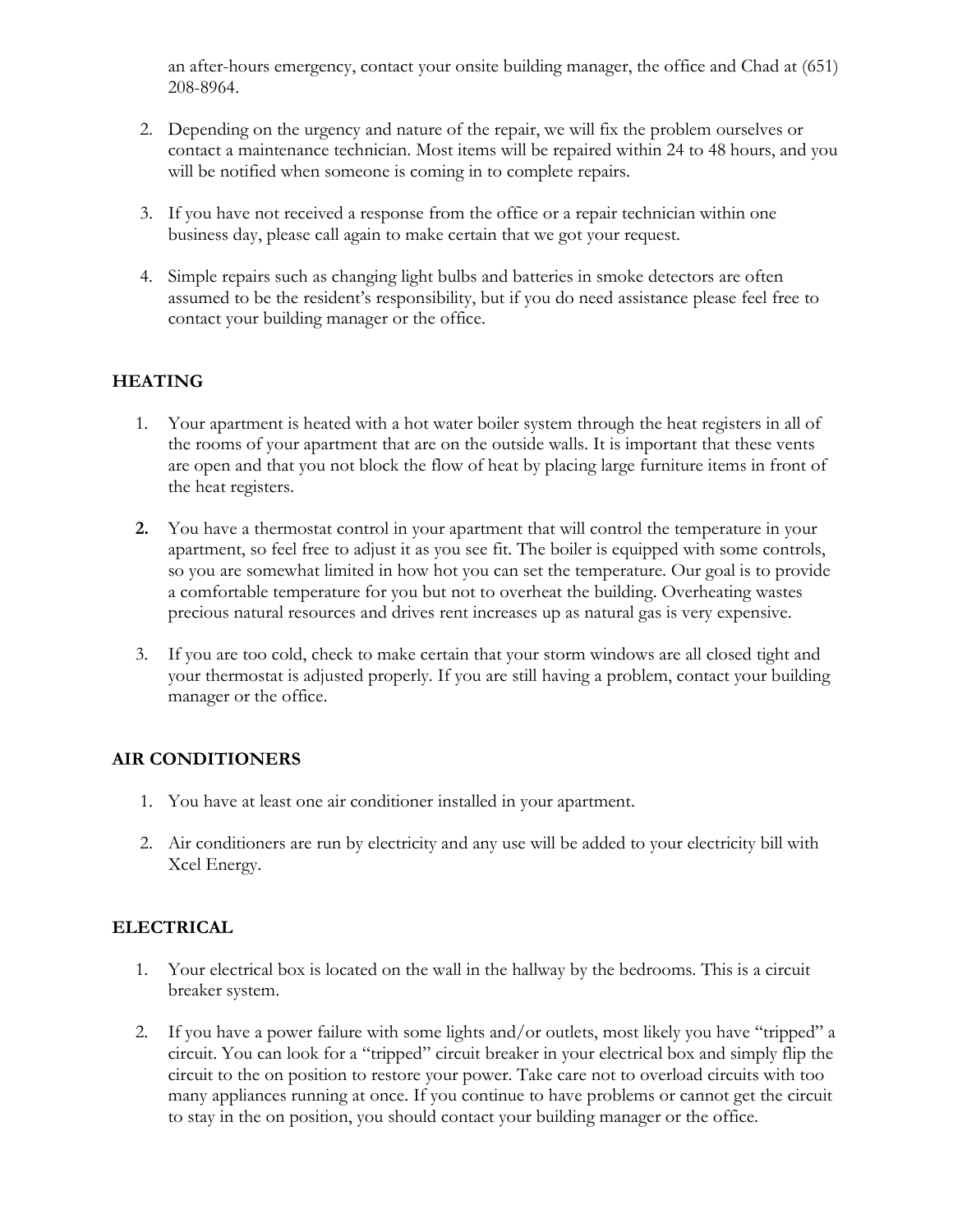- 3. If you have a power failure and all of you power is out in all rooms, most likely this is a problem that needs to be corrected by Xcel Energy and involves a large portion of the area. Contact Xcel Energy at 1-800-895-1999 and report the problem, and they should be able to correct the problem in an hour or two. You can also visit www.xcelenergy.com and click on "Outage & Emergencies" or "Report an Outage" to report the problem or view electronic outages affecting your area.
- 4. Your bathroom is equipped with a ground fault interrupter circuit, which can be reset at the outlet itself by pushing the reset button if the circuit there goes out.

## LAUNDRY ROOM

- 1. Laundry room hours are from 8 AM to 10 PM. Please do not start loads after 10 PM!
- 2. Remove your loads from the washers and dryers as soon as they are done, so the machines are available for others to use.
- 3. Please leave the laundry area as clean as you found it. Wipe up detergent spills and dispose of lint and other trash in the proper receptacles. Remember to clean the lint traps in the dryer each time you use the dryer.
- 4. If you wish, you may store your detergent bottles in the appropriate area of the laundry room, but please label the bottles with your apartment number. Periodically, unmarked bottles are discarded.
- 5. A wash and dry is \$1.50 each and only quarters are accepted. **Please do not use Canadian** quarters or other foreign coins as the coin slot will jam.
- 6. Report any problems with machines to your building manager or the office.

Thank you for your attention to these details! Don't hesitate to call your building manager or the office if you have questions about anything. Welcome Home!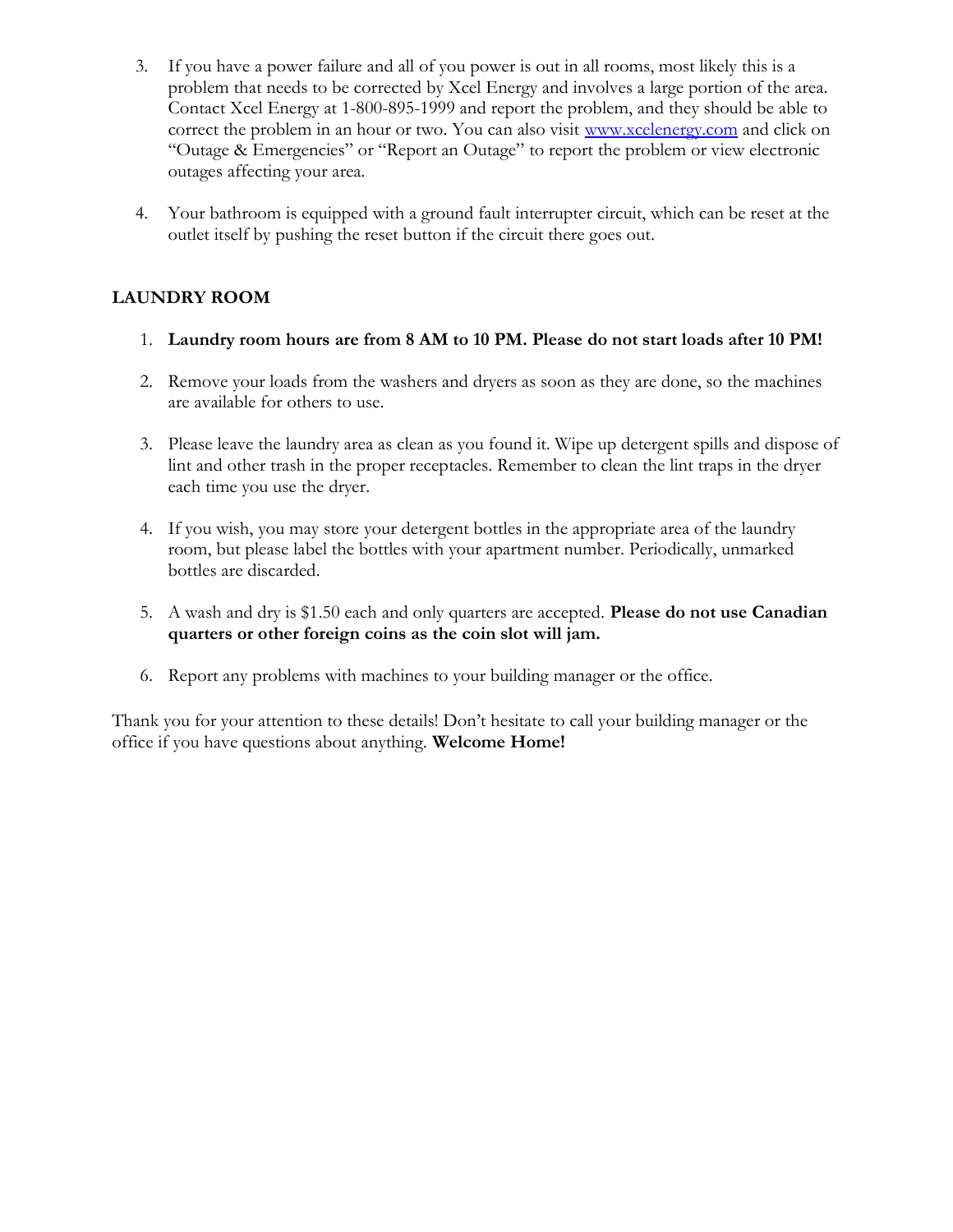## MAINTENANCE EMERGENCY PROTOCOL

#### Definition of a Maintenance Emergency:

Anything that causes immediate damage to property or threatens the immediate safety of yourself or others. Usually true emergencies entail such problems as uncontrollable water leaks usually from broken water pipes, fire, storm damage, or physical assault or theft.

In the unfortunate event that you have a true maintenance emergency, here is the protocol that you should follow.

- Try to get the situation under control: Evacuate immediately if there is a fire and call 911. Call 911 if you are being physically threatened in any way.
- Turn off water shut-off valves if there is a water problem (can be found underneath or behind most sinks and toilets).
- Call maintenance technician Chad at 651-208-8964.
- Call the office at 651-290-0391 if you are unable to reach a maintenance technician, and please leave messages at all numbers.

## IF YOU CALL AND GET VOICE MAIL, LEAVE A MESSAGE. EMERGENCY MESSAGES ARE MONITORED 24 HOURS A DAY.